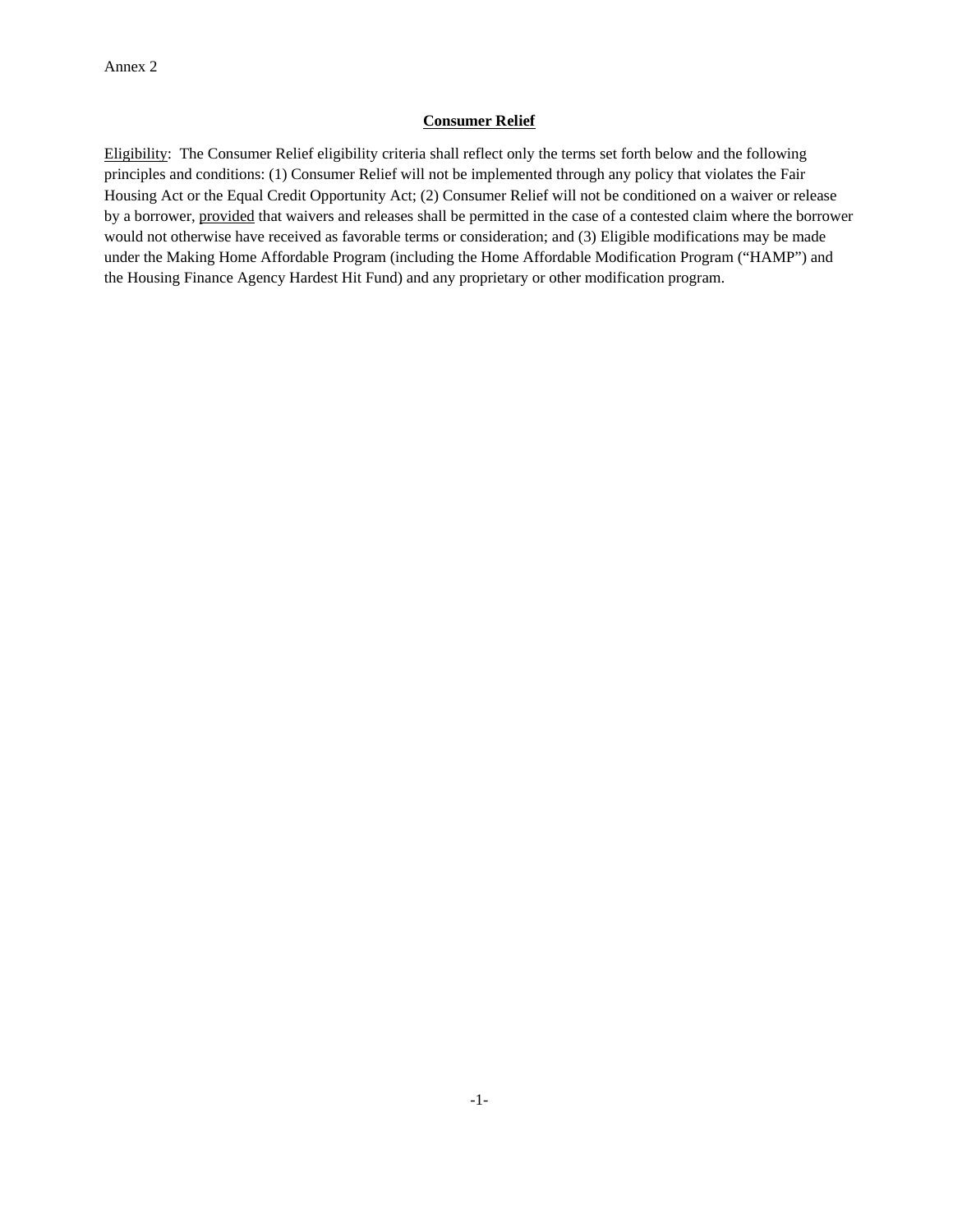$\frac{1}{1}$ 

## Menu<sup>1</sup>

## **Menu Item2 Credit Towards Settlement Minimum**

# 1. **Modification – Forgiveness/Forbearance3 , 4 , 5**

A. First Lien – Principal Forgiveness<sup>6</sup>  $$1.00$  Forgiveness  $= $1.00$  Credit

115% Early Incentive Credit<sup>7</sup> 115% Credit for incremental LTV reduction below 100%

 Start date of crediting is 4/30/2014 (based on first payment date for completed modifications and other actions under this Menu). Consumer Relief to be completed no later than 12/31/2018. No Credit will be provided for a modification if payments are required unless the borrower makes the required scheduled payments under the modification to include trial period payments (the required scheduled payments for CMI are 3 payments; the required scheduled payments for CFS are 2 payments). With respect to earned forgiveness principal reduction modifications, credit can be immediate, provided the borrower makes the required payments (to include any trial payments) and the earned forgiveness period is a maximum of 3 years. If a borrower receives more than one form of consumer relief, Credit shall be provided for each form of relief, provided that the forms of relief must be segregated for purposes of determining Credit. The Credits for principal forgiveness modifications shall be net of any state or federal funds paid to Citi, such netting calculated on a basis consistent with the National Mortgage Servicing Settlement Consent Judgment entered into by Citi and various government parties on April 4, 2012 and filed in the U.S. District Court for the District of Columbia. Credit can be earned for all forms of relief in the 50 states, the District of Columbia, and the U.S. territories.

2 Credit will be provided for any consumer relief completed by any subservicer pursuant to this Annex 2 and for loans sold to other servicers (including sales of servicing rights) where a modification is completed by the deadline set forth in footnote 1 for Citi to complete its Consumer Relief obligations, and provided that the agreement providing for such sale of servicing allows for the tracking and reporting of such subsequent Consumer Relief to the satisfaction of the Monitor. With respect to loans held in securitizations, Consumer Relief shall be credited in accordance with this Annex 2 from 4/30/2014 for all eligible modifications described in this "Menu," provided that all principal forgiveness modifications performed on loans in securitizations shall be eligible only where: (1) the modification is permitted under the operative documents for the securitization; or (2) Citi has permission from the relevant investors and/or trustees to provide the principal reduction under the operative documents for the securitization or another agreement with trustees/investors.

3 For modifications and other actions under Menu Item 1, loan term can be shortened in lieu of payment reduction at the option of the borrower for borrowers who have evidenced good payment history. "At the option of the borrower" may entail offering the borrower with a term shortening modification and allowing the borrower to elect payment reduction. "Good Payment History" shall be defined as no payment 60 days or more past due in the last 12 months.

4 For Menu Items 1.A and 1.E, eligibility is limited to non-performing loans, loans in imminent default (as defined by Citi in its written policies with respect to its implementation of HAMP), high LTV loans, loans with rates substantially above Freddie Mac's Primary Mortgage Market Survey (PMMS) and loans with troubled loan history. High LTV Loans are defined as loans at or above 100% LTV. Loans with troubled loan history are defined as loans where the borrower has missed two or more payments during the term of the loan. With respect to all other categories, eligibility is available to all borrowers unless otherwise limited under the Menu.

5 With respect to Menu Items 1 and 4A, credit will be provided for forgiveness of loan amounts for those loans in first lien position at the time of the consumer relief (excluding PACE, condo association fees, and other such liens that may take priority of liens without reference to the time of filing of these other such liens).

6 With respect to Credits achieved in Menu Items 1.A 1.B, 1.C, and 1.E, modifications must be for loans with an unpaid principal balance prior to capitalization at or below the local GSE conforming loan limit cap as of 4/30/2014.

7 Early Incentive Credit applies to all consumer relief activity offered or completed by 10/1/2015. Early Incentive Credit and other credits are cumulative (e.g., \$1.00 of principal forgiveness in an amount below 100% LTV completed prior to 10/1/2015 in a Participating State (as described below under "State-Specific Minimums") where Citi has already met its state-specific minimum in an amount beyond that state-specific minimum would receive \$1.520875 Credit).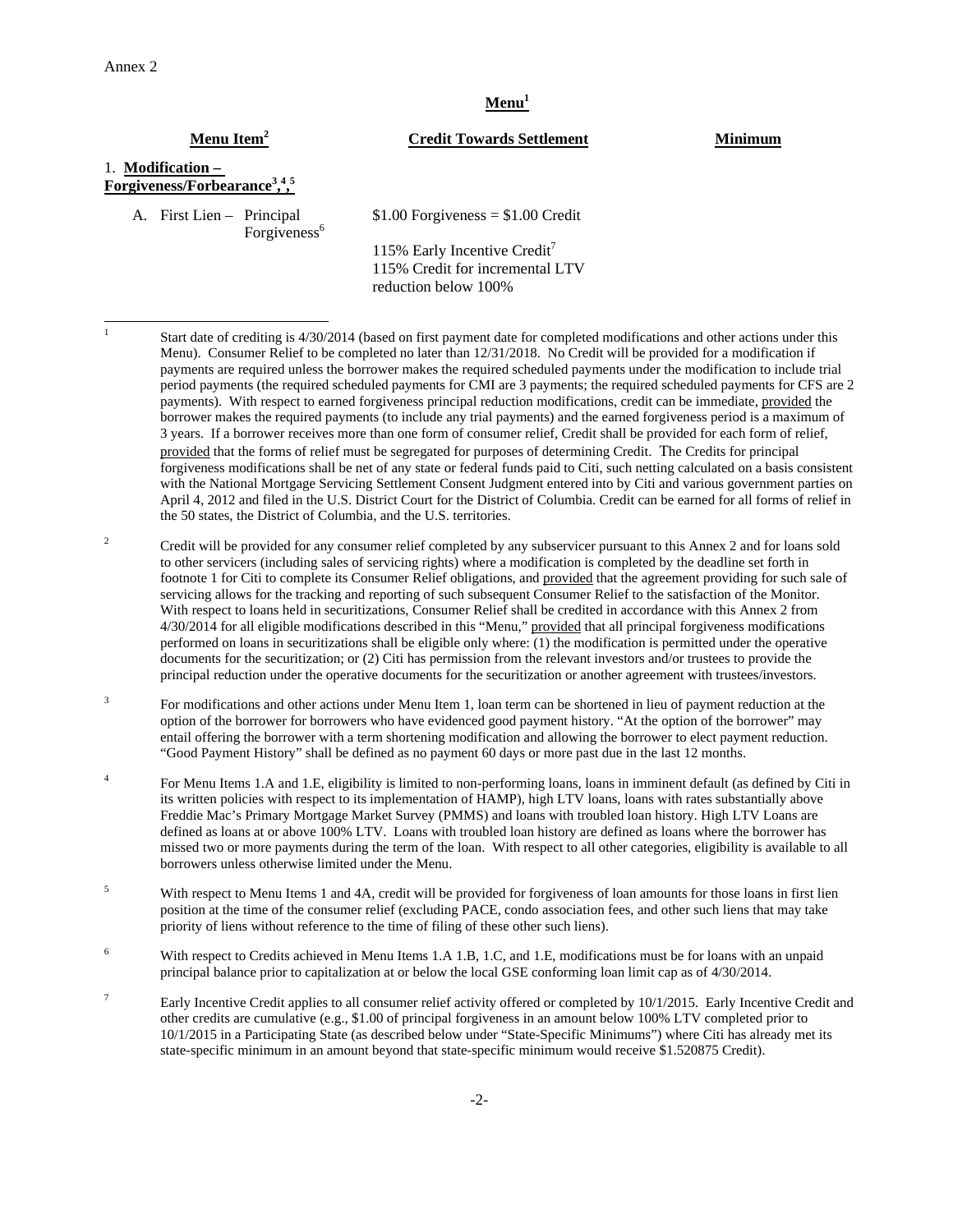|   | Menu Item <sup>2</sup>                               | <b>Credit Towards Settlement</b>                                                                                                                                   | <b>Minimum</b> |
|---|------------------------------------------------------|--------------------------------------------------------------------------------------------------------------------------------------------------------------------|----------------|
|   |                                                      | \$1.00 Forgiveness on loans serviced by<br>Citi but owned by other investors $=$<br>\$0.50 Credit                                                                  |                |
|   |                                                      | \$1.00 Investor incentive payments<br>(when paid) consistent with those paid<br>in HAMP (if applicable) $= $1.00$<br>Credit <sup>8</sup>                           |                |
|   |                                                      | Credit limited to principal forgiveness<br>that reduces LTVs to equal to or less<br>than $100\%$                                                                   |                |
| B | Principal Forgiveness of<br>Forbearance              | $$1.00$ Forgiveness = \$1.00 Credit                                                                                                                                |                |
|   |                                                      | 115% Early incentive Credit<br>115% Credit for incremental LTV<br>reduction below 100%                                                                             |                |
|   |                                                      | \$1.00 Forgiveness on loans serviced by<br>Citi but owned by other investors $=$<br>\$0.50 Credit                                                                  |                |
|   |                                                      | \$1.00 Investor incentive payments<br>(when paid) consistent with those paid<br>in HAMP for principal reduction of first<br>liens (if applicable) $= $1.00$ Credit |                |
|   |                                                      | Credit limited to principal reduction that<br>reduces LTVs to equal to or less than<br>100%                                                                        |                |
|   | C. First Lien – Forbearance<br>(Payment Forgiveness) | $S_{\text{Forgiveness}} = \text{Pre Mod Rate x}$<br>Forborne UPB x Avg Life <sup>9</sup>                                                                           |                |
|   |                                                      | 115% Early Incentive Credit                                                                                                                                        |                |
|   |                                                      | \$1.00 Forgiveness on loans serviced by<br>Citi but owned by other investors $=$<br>\$0.50 Credit                                                                  |                |
|   |                                                      | \$1.00 Investor incentive payments<br>(when paid) consistent with those paid                                                                                       |                |

 $\frac{1}{8}$ 

With respect to investor incentive payments under Menu Item 1, Citi can apply for servicer and investor incentive payments under HAMP, but credit cannot be earned for these incentives.

<sup>9</sup> Based on an average life of 8 years for the CMI portfolio and 12 years for the CFS portfolio. "CMI portfolio" refers to the portfolio serviced by CitiMortgage, Inc. "CFS portfolio" refers to the portfolio serviced by CitiFinancial Services, LLC, CitiFinancial Services, Inc. (Minnesota), CitiFinancial Company (Delaware), or CitiFinancial, Inc. (West Virginia).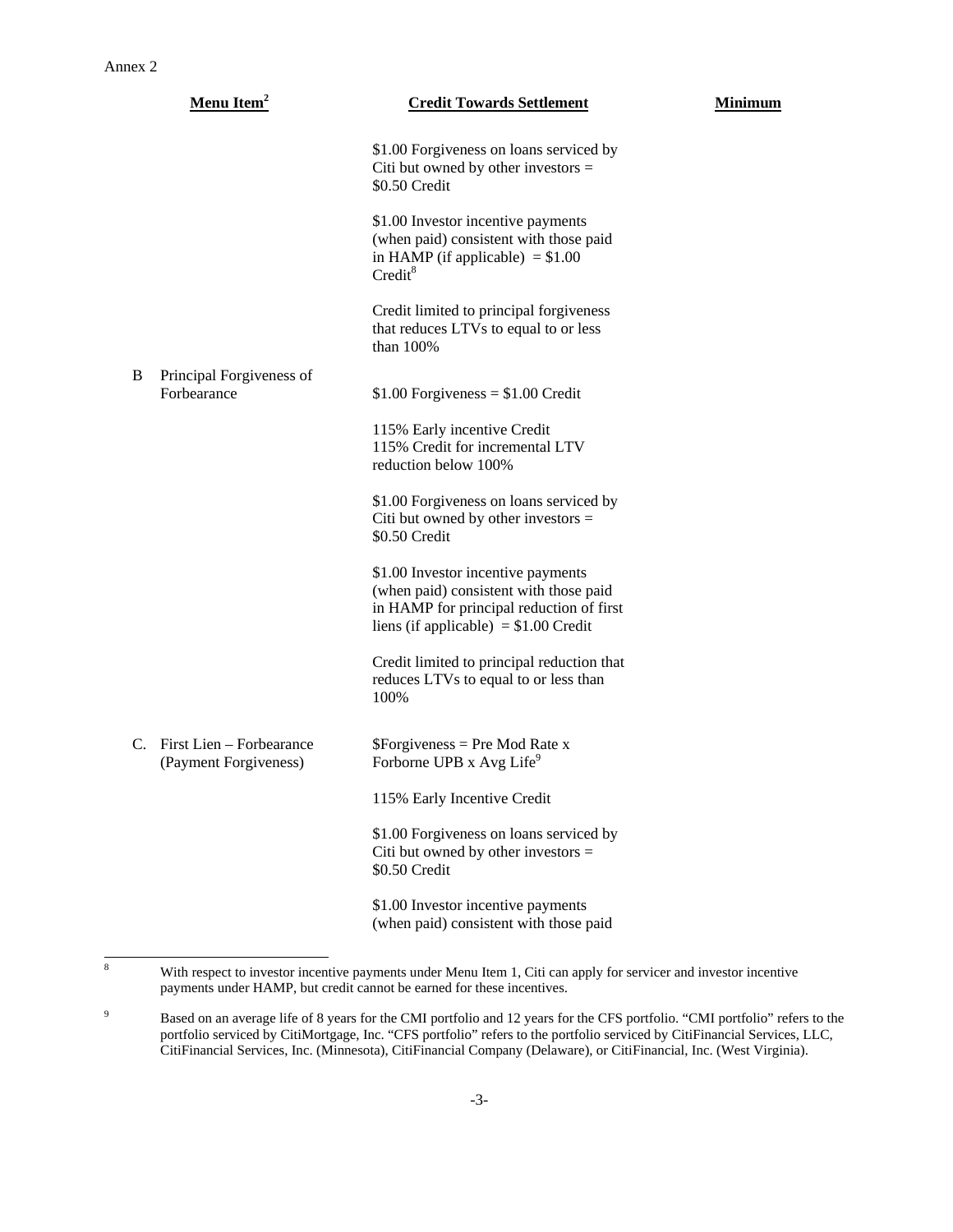|    | Menu Item <sup>2</sup>                                                | <b>Credit Towards Settlement</b>                                                                                                                                                                                                                                             | Minimum |
|----|-----------------------------------------------------------------------|------------------------------------------------------------------------------------------------------------------------------------------------------------------------------------------------------------------------------------------------------------------------------|---------|
|    |                                                                       | in HAMP (if applicable) $= $1.00$ Credit                                                                                                                                                                                                                                     |         |
|    |                                                                       | Credit limited to principal reduction that<br>reduces LTVs to equal to or less than<br>100%                                                                                                                                                                                  |         |
| D. | Second Lien - Principal<br>Forgiveness<br>(including extinguishments) | Performing (90 days or less past due on<br>the related Second Lien) (MBA for<br>CMI portfolio and OTS for CFS<br>portfolio) <sup>10</sup> :<br>$$1.00$ Forgiveness = \$1.00 Credit                                                                                           |         |
|    |                                                                       | 115% Early Incentive Credit                                                                                                                                                                                                                                                  |         |
|    |                                                                       | \$1.00 Forgiveness on loans serviced by<br>Citi but owned by other investors $=$<br>\$0.50 Credit                                                                                                                                                                            |         |
|    |                                                                       | \$1.00 Investor incentive payments<br>(when paid) consistent with those paid<br>in HAMP (if applicable) $= $1.00$ Credit                                                                                                                                                     |         |
|    |                                                                       | Eligibility limited to borrowers with<br>second lien UPBs at or below \$208,500<br>nationwide with the exception of<br>Alaska, Guam, Hawaii and Virgin<br>Islands, where eligibility is limited to<br>borrowers with second lien UPBs at or<br>below \$312,750.              |         |
|    |                                                                       | With respect to meeting the Menu Items<br>$1 + 4A$ minimum, credit can only be<br>earned for extinguishment. Credit can<br>be earned towards the settlement<br>outside of the Menu Items $1 + 4A$<br>minimum for principal reduction that is<br>not equal to extinguishment. |         |
|    |                                                                       | Seriously Delinquent & Non-<br>Performing $(> 90 \text{ days} \text{ past due on the})$<br>related Second Lien) (MBA for CMI<br>portfolio and OTS for CFS portfolio):<br>$$1.00$ Forgiveness = \$0.40 Credit<br>115% Early Incentive Credit                                  |         |
|    |                                                                       | \$1.00 Investor incentive payments<br>(when paid) consistent with those paid                                                                                                                                                                                                 |         |

in HAMP (if applicable)  $= $1.00$  Credit

 $10\,$ 

<sup>&</sup>quot;MBA" refers to the Mortgage Bankers Association definition of delinquency. "OTS" refers to the Office of Thrift Supervision definition of delinquency.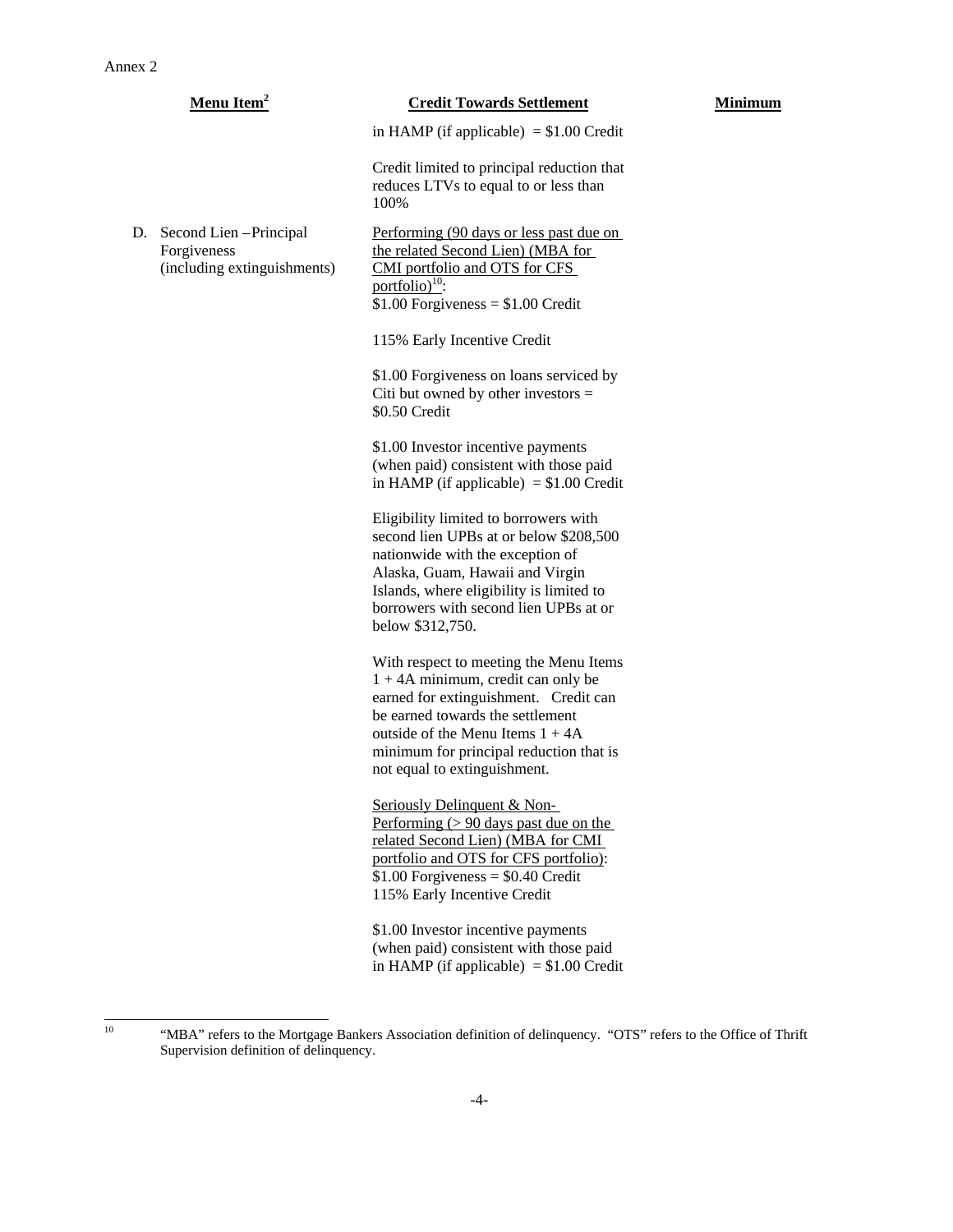| <b>Menu Item<sup>2</sup></b>                                          | <b>Credit Towards Settlement</b>                                                                                                                                                                                                                                             | Minimum |
|-----------------------------------------------------------------------|------------------------------------------------------------------------------------------------------------------------------------------------------------------------------------------------------------------------------------------------------------------------------|---------|
|                                                                       | Eligibility limited to borrowers with<br>second lien UPBs at or below \$208,500<br>nationwide with the exception of<br>Alaska, Guam, Hawaii and Virgin<br>Islands, where eligibility is limited to<br>borrowers with second lien UPBs at or<br>below \$312,750.              |         |
|                                                                       | With respect to meeting the Menu Items<br>$1 + 4A$ minimum, credit can only be<br>earned for extinguishment. Credit can<br>be earned towards the settlement<br>outside of the Menu Items $1 + 4A$<br>minimum for principal reduction that is<br>not equal to extinguishment. |         |
| E. Balance Forgiveness-First Lien                                     | $$1.00$ Forgiveness = $$1.00$ Credit                                                                                                                                                                                                                                         |         |
|                                                                       | 115% Early incentive Credit<br>115% Credit for incremental LTV<br>reduction below 100%                                                                                                                                                                                       |         |
|                                                                       | \$1.00 Forgiveness on loans serviced by<br>Citi but owned by other investors $=$<br>\$0.50 Credit                                                                                                                                                                            |         |
|                                                                       | \$1.00 Investor incentive payments<br>(when paid) consistent with those paid<br>in HAMP (if applicable) $= $1.00$ Credit                                                                                                                                                     |         |
|                                                                       | Credit limited to balance forgiveness<br>that reduces LTVs to equal to or less<br>than $100%$                                                                                                                                                                                |         |
| F. Balance Forgiveness-Second<br>Liens (including<br>extinguishments) | Performing (90 days or less past due on<br>the related Second Lien)<br>(MBA for CitiMortgage and OTS for<br>CFS)<br>$$1.00$ Forgiveness = $$1.00$ Credit                                                                                                                     |         |
|                                                                       | 115% Early incentive Credit                                                                                                                                                                                                                                                  |         |
|                                                                       | \$1.00 Forgiveness on loans serviced by<br>Citi but owned by other investors $=$<br>\$0.50 Credit                                                                                                                                                                            |         |
|                                                                       | \$1.00 Investor incentive payments<br>(when paid) consistent with those paid<br>in HAMP (if applicable) $= $1.00$ Credit                                                                                                                                                     |         |
|                                                                       | Eligibility limited to borrowers with<br>second lien UPBs at or below \$208,500<br>nationwide with the exception of                                                                                                                                                          |         |
|                                                                       |                                                                                                                                                                                                                                                                              |         |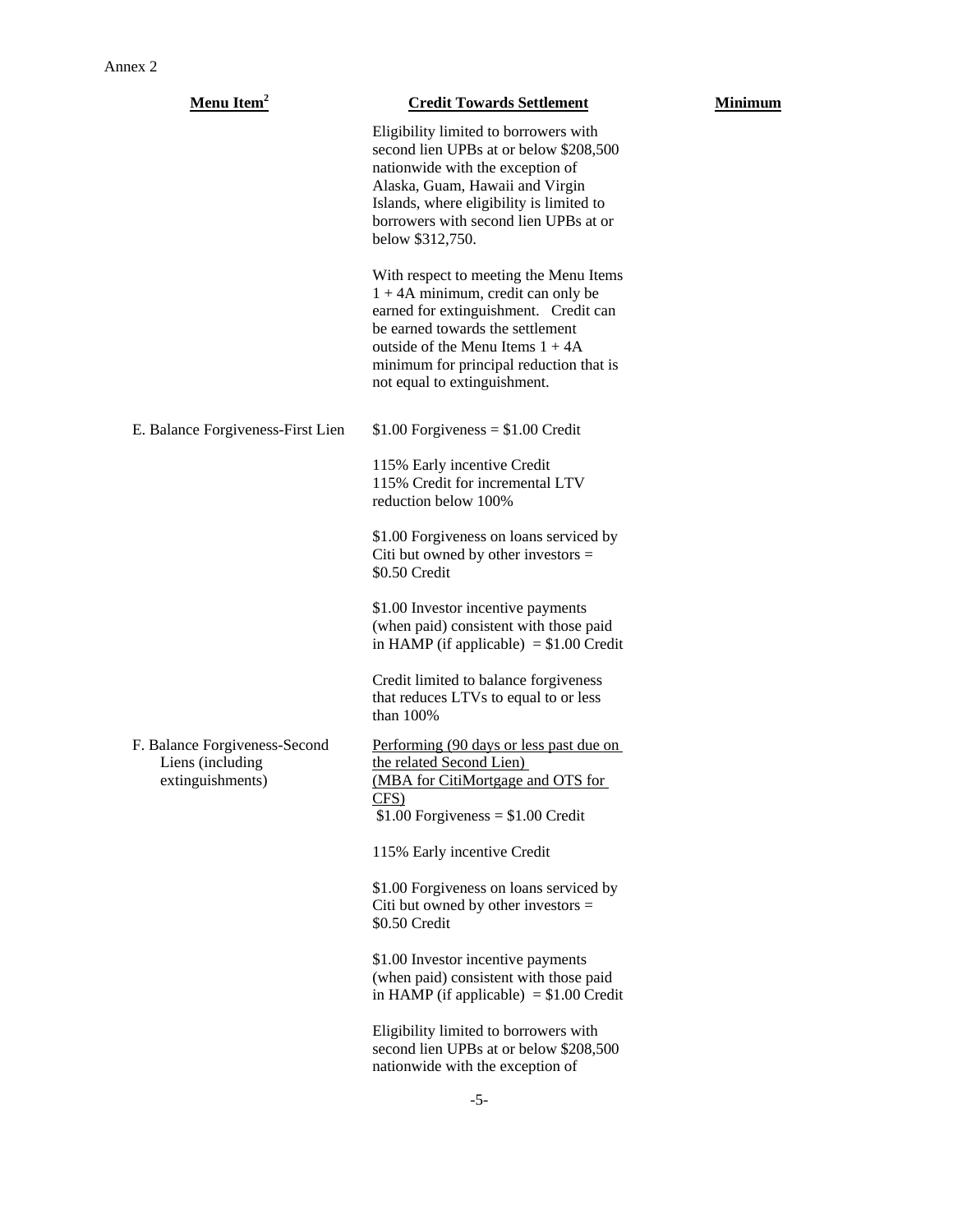| Menu Item <sup>2</sup>                                        | <b>Credit Towards Settlement</b>                                                                                                                                                                                                                                           | Minimum |
|---------------------------------------------------------------|----------------------------------------------------------------------------------------------------------------------------------------------------------------------------------------------------------------------------------------------------------------------------|---------|
|                                                               | Alaska, Guam, Hawaii and Virgin<br>Islands, where eligibility is limited to<br>borrowers with second lien UPBs at or<br>below \$312,750.                                                                                                                                   |         |
|                                                               | With respect to meeting the Menu Items<br>$1 + 4A$ minimum, credit can only be<br>earned for extinguishment. Credit can<br>be earned towards the settlement<br>outside of the Menu Items $1 + 4A$<br>minimum for balance reduction that is<br>not equal to extinguishment. |         |
|                                                               | Seriously Delinquent & Non-<br>Performing $(> 90 \text{ days} \text{ past due on the})$<br>related Second Lien)<br>(MBA for CitiMortgage and OTS for<br>$CFS$ )<br>$$1.00$ Forgiveness = \$0.40 Credit<br>115% Early incentive Credit                                      |         |
|                                                               | Eligibility limited to borrowers with<br>second lien UPBs at or below \$208,500<br>nationwide with the exception of<br>Alaska, Guam, Hawaii and Virgin<br>Islands, where eligibility is limited to<br>borrowers with second lien UPBs at or<br>below \$312,750.            |         |
|                                                               | With respect to meeting the Menu Items<br>$1 + 4A$ minimum, credit can only be<br>earned for extinguishment. Credit can<br>be earned towards the settlement<br>outside of the Menu Items $1 + 4A$<br>minimum for balance reduction that is<br>not equal to extinguishment. |         |
| G. Assistance for Borrowers to<br>Refinance Outside Citigroup | \$1.00 Forgiveness/Extinguishments<br>otherwise eligible under Menu Items 1<br>or $2A = $1.00$ Credit                                                                                                                                                                      |         |
|                                                               | \$1.00 Closing Costs Paid on behalf of<br>Borrowers to a third-party originator $=$<br>\$1.00 Credit                                                                                                                                                                       |         |
|                                                               | \$1.00 Other Costs Paid on behalf of<br>Borrowers such as to lienholders other<br>than Citi to facilitate refinancing $=$<br>\$1.00 Credit                                                                                                                                 |         |
|                                                               | \$1.00 of cost of HUD approved<br>counseling Citi is not otherwise<br>obligated to provide $= $1.00$ Credit                                                                                                                                                                |         |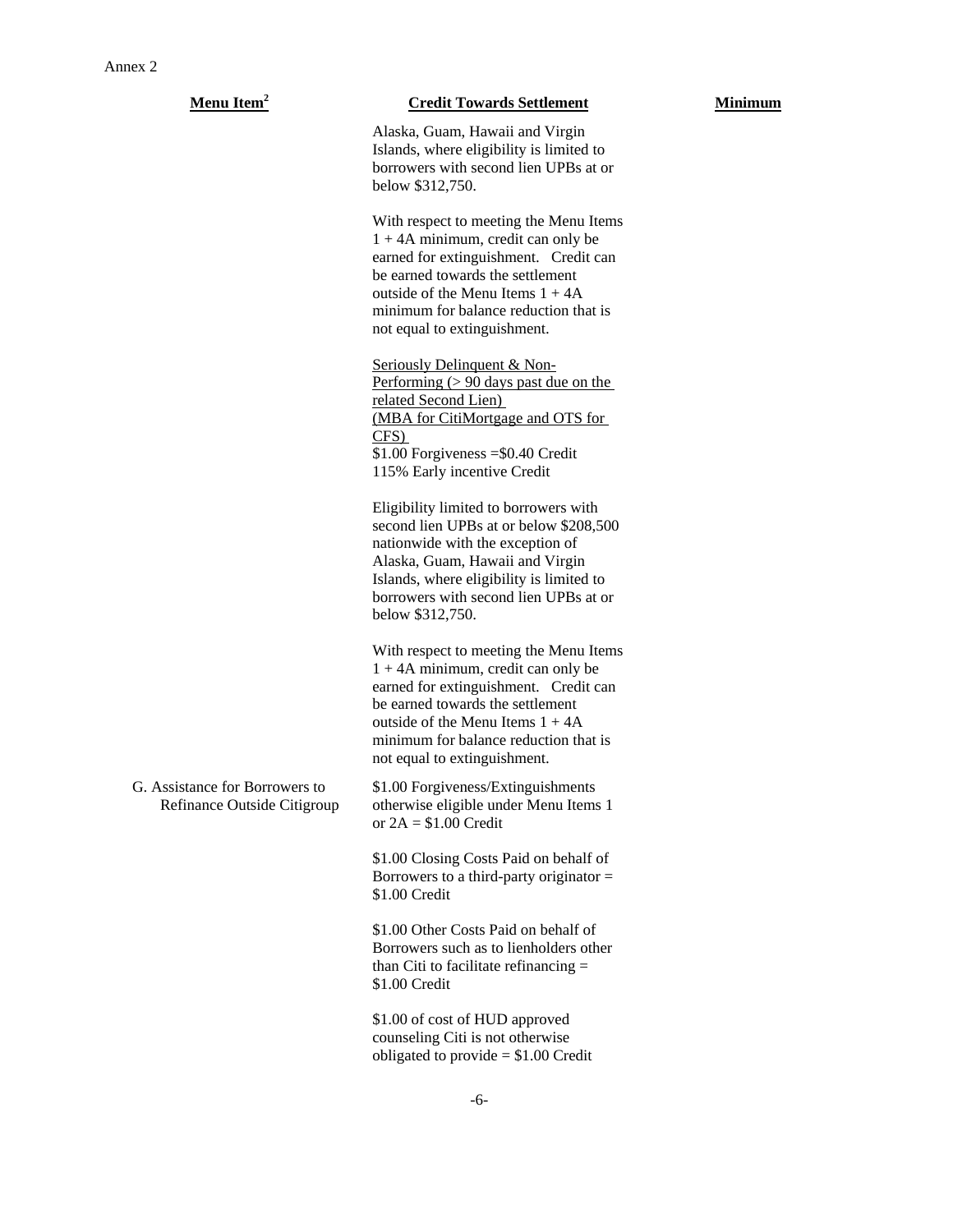$11$ 

H. Junior Liens (Liens less than 2nd Lien position) and

Outstanding

Unsecured Mortgage Debt Principal Forgiveness/ Extinguishment

## **Menu Item<sup>2</sup> <b>Credit Towards Settlement Minimum**

115% Early incentive Credit

 $$1.00$  Forgiveness =  $$0.40$  Credit

115% Early incentive Credit

Eligibility limited to borrowers with UPBs at or below \$208,500 nationwide with the exception of Alaska, Guam, Hawaii and Virgin Islands, where eligibility is limited to borrowers with UPBs at or below \$312,750.

With respect to meeting the Menu Items 1 + 4A minimum, credit can only be earned for extinguishment. Credit can be earned towards the settlement outside of the Menu Items  $1 + 4A$ minimum for principal or balance reduction that is not equal to extinguishment.

# **Menu Items 1 + 4A Credit Minimum = \$820 million**

With respect to Menu Item 1, to the extent Credit is derived from CMI borrowers, 50% of the CMI borrower derived Credit must be from HHA  $area<sup>11</sup>$ 

Hardest Hit Areas are defined by HUD. The list is available on the HUD website at http://www huduser.org/NSP2/excel/Total US.zip.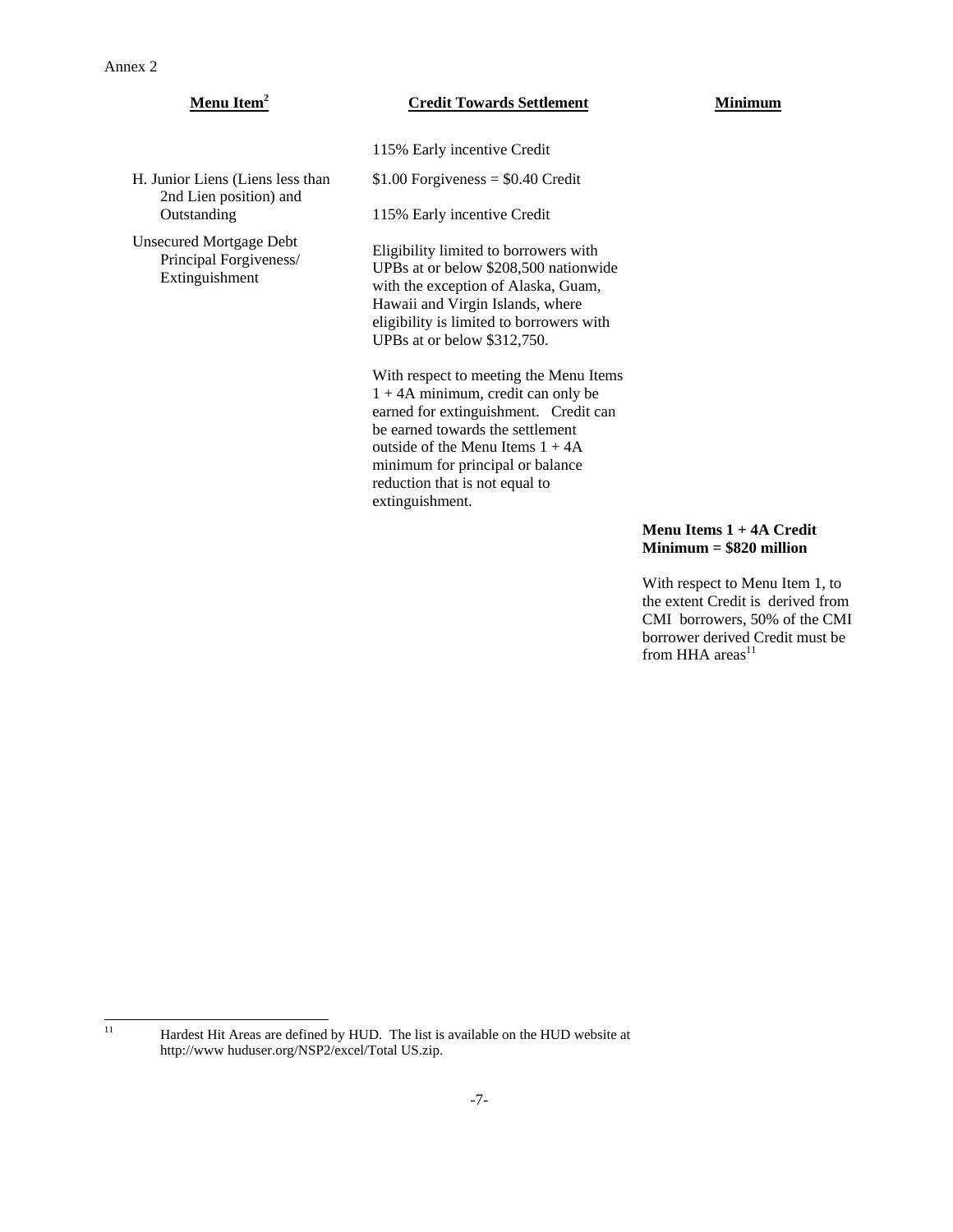### 2. **Rate Reduction/Refinancing12**

| А. | Rate Reduction <sup>13</sup> | For rate reductions $>200$ bps and $<400$<br>bps:<br>$Credit = Rate Reduction x Avg. Life14$<br>X<br>\$UPB (post mod interest bearing UPB<br>if applicable)                                                                                 | <b>Menu Item 2A Credit</b><br>$Minimum = $299$ million |
|----|------------------------------|---------------------------------------------------------------------------------------------------------------------------------------------------------------------------------------------------------------------------------------------|--------------------------------------------------------|
|    |                              | For rate reductions equal to or greater<br>than 400 bps:<br>$\text{SCredit} = \text{Rate Reduction} \times \text{Avg. Life}^{15}$<br>x\$UPB (post mod interest bearing UPB<br>if applicable) $x$ 1.25                                       |                                                        |
|    |                              | \$1.00 Other Costs Paid on behalf of<br>Borrowers such as to lienholders other<br>than Citi to facilitate refinancing $=$<br>\$1.00 Credit                                                                                                  |                                                        |
|    |                              | \$1.00 Closing Costs Paid on behalf of<br>Borrowers to a third-party originator $=$<br>\$1.00 Credit                                                                                                                                        |                                                        |
|    |                              | 115% Early incentive Credit<br>115% Credit for LTV reduction below<br>100%                                                                                                                                                                  |                                                        |
|    |                              | Eligibility for credit to include rate<br>reductions facilitated by Citi for<br>borrowers refinancing through third<br>parties                                                                                                              |                                                        |
|    |                              | \$1.00 Principal Forgiveness or Balance<br>Forgiveness to facilitate a refinancing =<br>\$1.00 Credit                                                                                                                                       |                                                        |
|    |                              | Credit for Principal Forgiveness or<br>Balance Forgiveness under this Menu<br>Item 2A is limited to a maximum of \$74<br>million. Credit in excess of \$74 million<br>to facilitate a refinancing will receive<br>credit under Menu Item 1. |                                                        |

 $12 \text{ }$  $12$  All rate reduction and refinancing under any Menu Item must be provided at no cost to the borrower, excluding any tax consequences which shall be the responsibility of the borrower.

<sup>&</sup>lt;sup>13</sup> With respect to Menu Item 2.A, principal reduction and balance reduction is available to all borrowers regardless of loan performance status.

<sup>&</sup>lt;sup>14</sup> Based on an average life of 8 years for the CMI portfolio, and 12 years for the CFS portfolio.

<sup>&</sup>lt;sup>15</sup> Based on an average life of 8 years for the CMI portfolio, and 12 years for the CFS portfolio.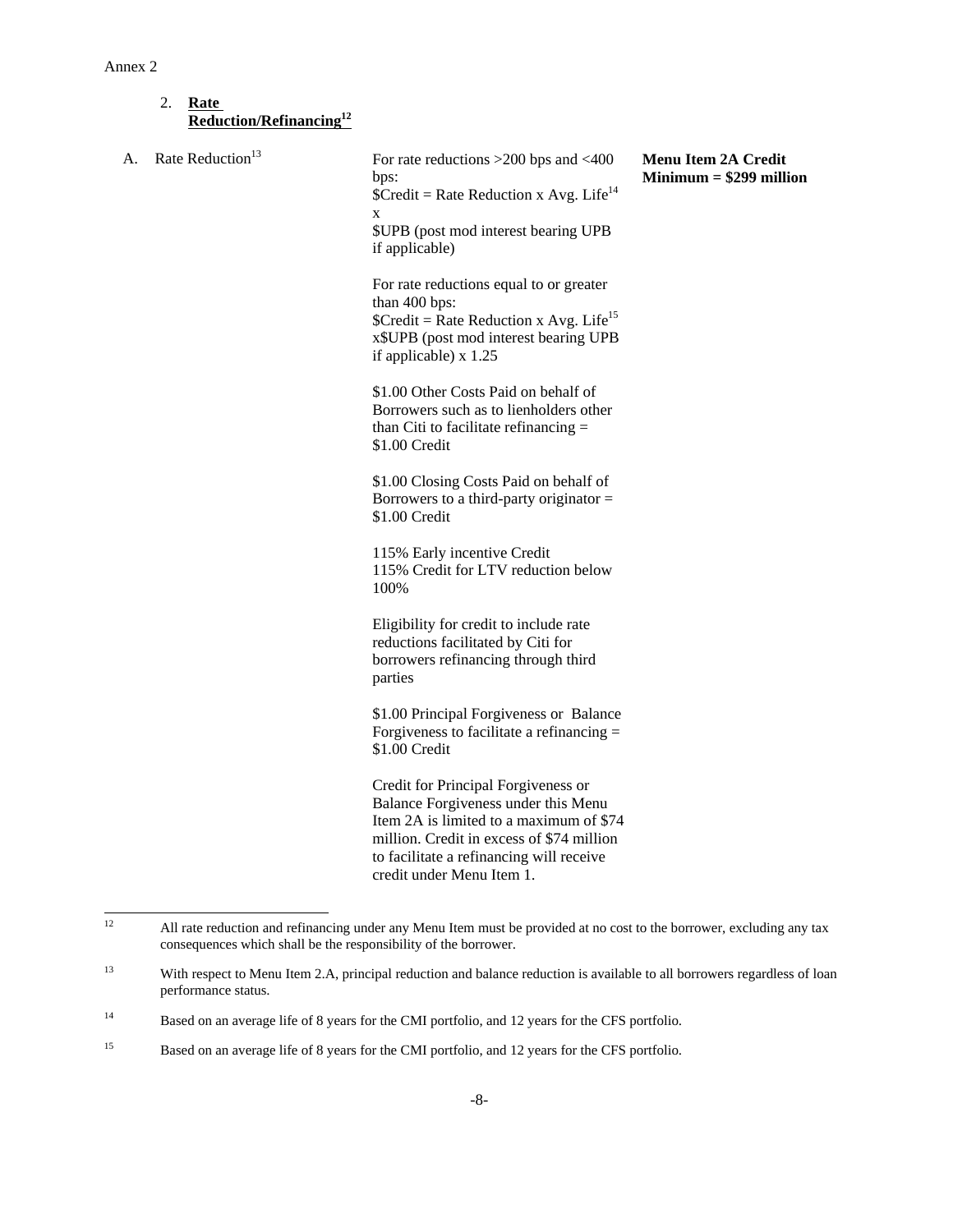B. Cross-Servicer HARP  $\qquad \qquad$  \$Credit=Rate Reduction x Avg. Life<sup>16</sup> x \$UPB

115% Early incentive Credit

 $16\,$ 

Based on an average life of 5 years.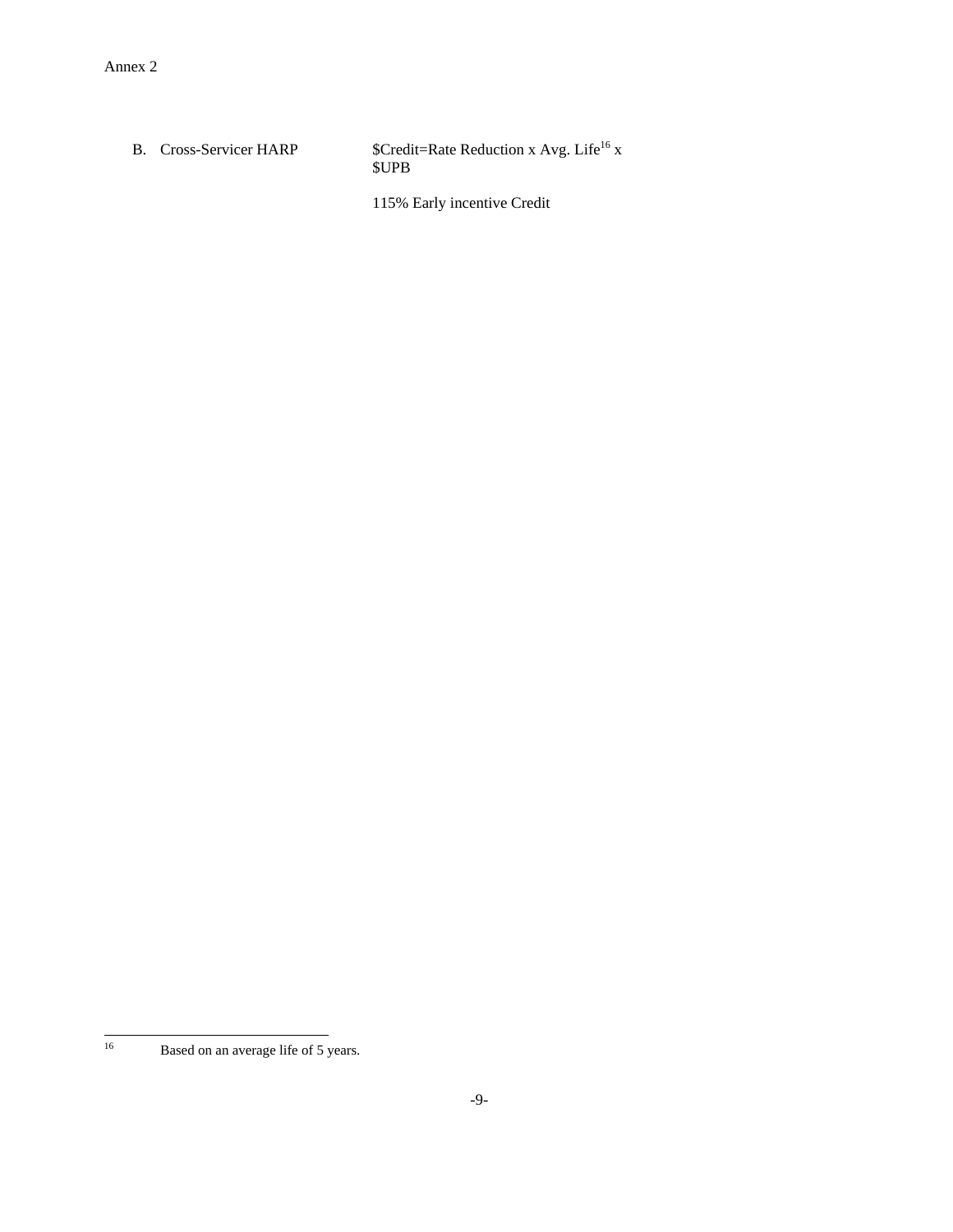## 3. **Low to Moderate Income Lending**

A. Low to Moderate Income and Other Lending \$1.00 of Down Payment Assistance = \$1.00 Credit

> \$1.00 Reasonable and Customary Closing Costs Paid on behalf of Borrowers  $= $1.00$  Credit (up to a maximum of \$5,000 per borrower)

\$1.00 Other Costs Paid on behalf of Borrowers such as to other lienholders  $= $1.00$  Credit

\$1.00 of cost of HUD approved counseling Citi is not otherwise obligated to provide = \$1.00 Credit

Eligibility is limited to (1) borrowers in HHA; (2) borrowers who lost homes to foreclosure or short sales; and (3) first time LMI homebuyers $17$ 

115% Early Incentive Credit

<sup>17</sup> Any LMI loan must be made to borrowers with income at or below 100% of the area median income ("AMI") and originated after 4/30/2014. AMI shall be as calculated in accordance with the parameters used by the U.S. Department of Housing and Urban Development.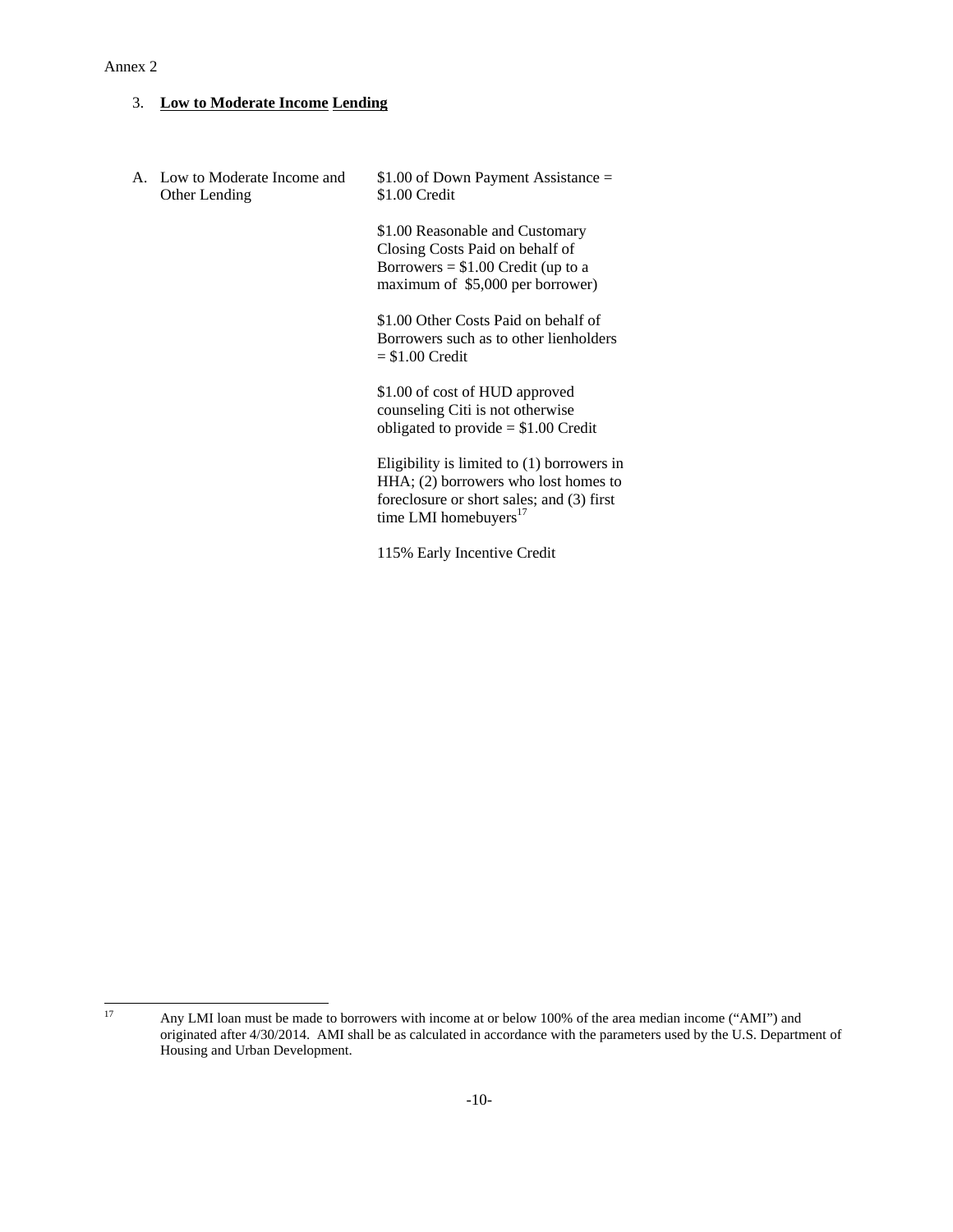### 4. **Community Reinvestment and Neighborhood Stabilization** A. Forgiveness of principal associated with a property where foreclosure is not pursued and liens are released \*\*\* A.  $$1.00$  Forgiveness = \$1.00 Credit<sup>18</sup> \*\*\* B. Cash costs paid for demolition and property remediation of abandoned and uninhabitable residential properties as part of a comprehensive local strategy to stabilize neighborhoods \*\*\* B. \$1.00 payment = \$1.00 Credit \$1.00 reasonable remediation costs = \$1.00 Credit \*\*\* C. Mortgages or REO properties donated to accepting municipalities, land banks, or non-profits or to servicemembers with disabilities or relatives of deceased servicemembers \*\*\* C. \$1.00 property value<sup>19</sup> = \$1.00 Credit  $$1.00$  reasonable rehabilitation costs = \$1.00 Credit \*\*\* D. Donations to capitalize certified Community Development Financial Institutions ("CDFIs")<sup>20</sup>, land banks subject to state or local regulation, or community development funds administered by non-profits or local governments \*\*\* D.  $$1.00$  payment =  $$2.00$  Credit \*\*\* **Menu Item 4D Minimum = \$25 million payment**

<sup>18</sup> 18 Citi will, in good faith, endeavor to keep the credit earned for Menu item 4A to under \$553 million credit.

<sup>&</sup>lt;sup>19</sup> Any property value used to calculate credits for this provision shall have a property valuation meeting the standards acceptable under the Making Home Affordable programs received within three months of the transaction.

<sup>&</sup>lt;sup>20</sup> The list of Community Development Institutions certified by the CDFI Fund of the U.S. Treasury is available on the Treasury Department website at http://www.cdfifund.gov/what we do/programs id.asp?programID=9.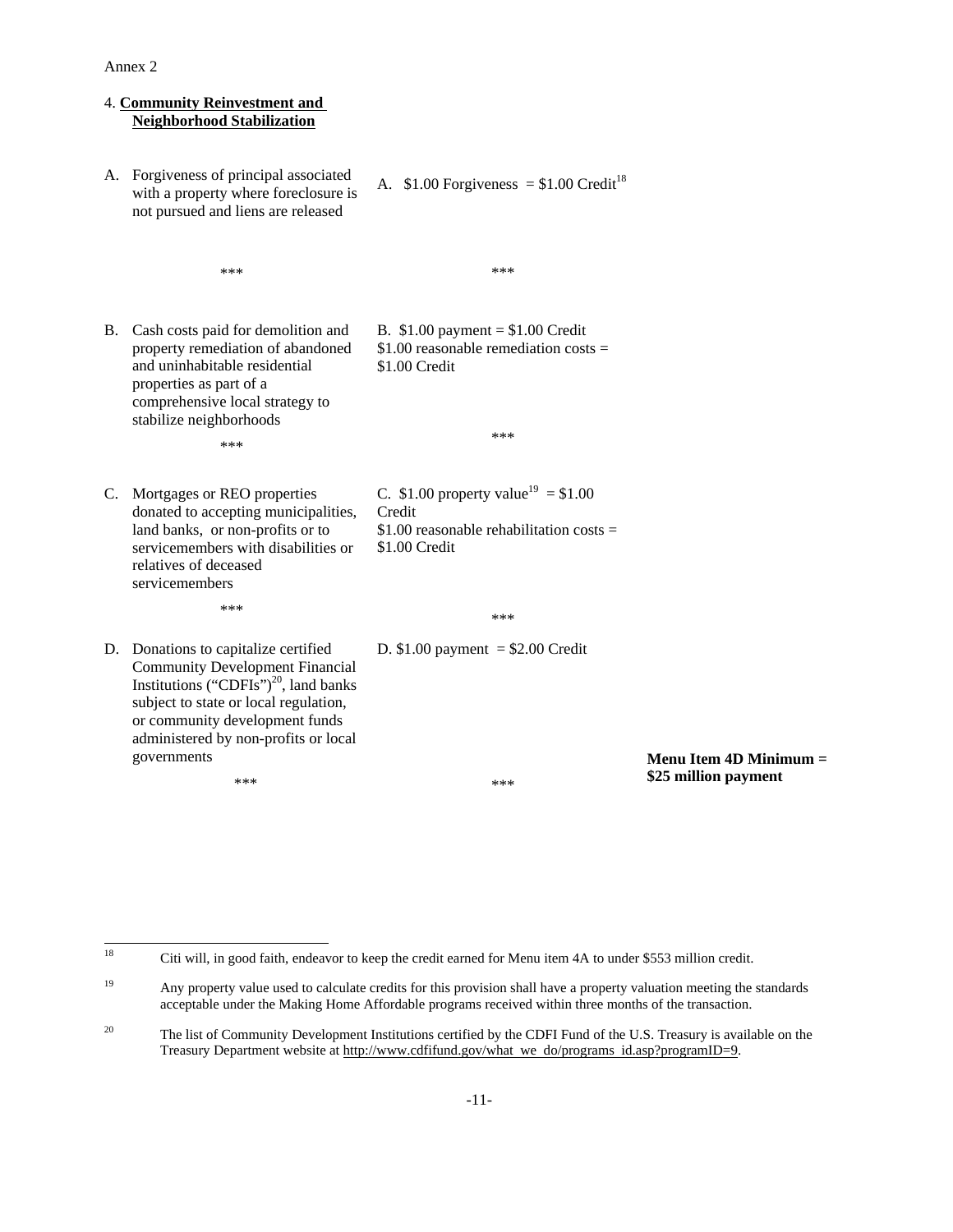E. Donations to state-based Interest on Lawyers' Trust Account (IOLTA) organizations (or other statewide bar-association affiliated intermediaries) that provide funds to legal aid organizations, to be used for foreclosure prevention legal assistance and community redevelopment legal assistance

F. Donations to HUD-approved housing counseling agencies to provide foreclosure prevention assistance and other housing counseling activities<sup>21</sup>

\*\*\*

\*\*\*

E.  $$1.00$  payment =  $$2.00$  Credit

\*\*\*

F. \$1.00 payment = \$2.00 Credit

\*\*\* **Menu Item 4F Minimum = \$10 million payment** 

**Menu Item 4E Minimum = \$15 million payment** 

115% Early Incentive Credit for Menu Items 4A-F

 $21$ The list of HUD-approved housing counseling agencies is available on the HUD website at http://www hud.gov/offices/hsg/sfh/hcc/hcs.cfm.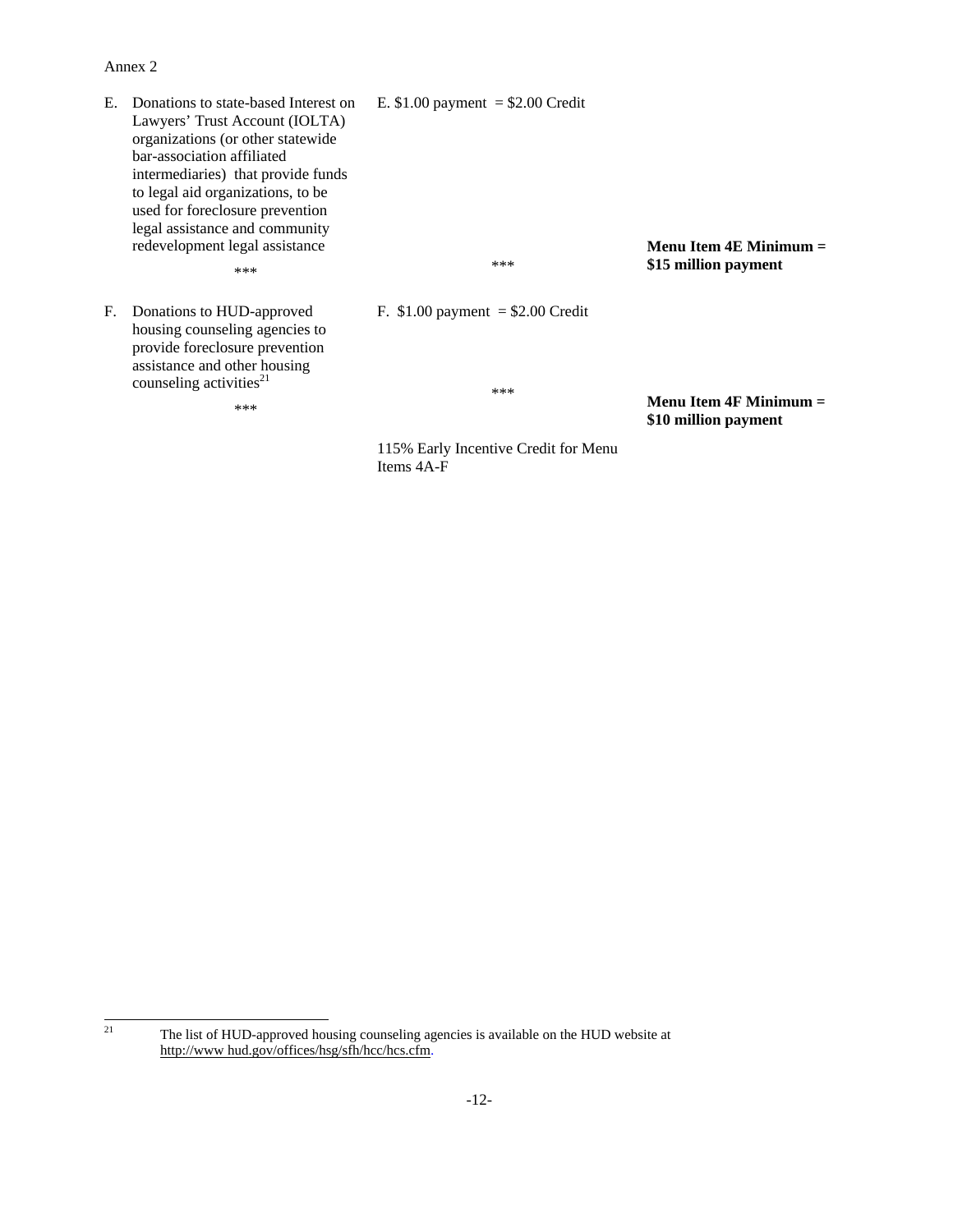**5. Affordable Rental Housing** For Critical Need Family Housing<sup>22</sup> developments:  $$1.00 \text{ Loss}^{23} = $3.75 \text{ Credit}$ 

> For other developments:  $$1.00$  Loss = \$3.25 Credit

115% Early incentive Credit

Credits for Critical Need Family Housing developments and for other developments will be given for developments that are equivalent to affordable housing developed through LIHTC. For example, developments eligible for credits (i) must have at least 20% of the residential units affordable up to 50% AMI or at least 40% of the units affordable up to 60% AMI, (ii) must have a Land Use Restriction Agreement for at least 30 years, and (iii) must agree to accept Housing Choice vouchers. Other features also must be equivalent to affordable housing developed through LIHTC.

### **Menu Item 5 Minimum = \$180 million Loss**

With respect to Menu Item 5, at least 50% of units generating credit must be in Critical Need Family Housing developments. Each year, at least 40% of all units generating credit in Critical Need Family Housing developments must have 2 or more bedrooms. Each year, at least 10% of all units generating credit in Critical Need Family Housing developments must have 3 or more bedrooms.

To earn credit, developments must meet the same affirmative marketing standards as are set forth in 24 C.F.R. 200.620.

<sup>22</sup> 

<sup>22 &</sup>quot;Critical Need Family Housing" is defined as housing developments selected by Citi that (i) are located within Small Area DDAs or State-Defined High Opportunity/Low Poverty Areas, and (ii) none of the units have age restrictions for any of the occupants. For these purposes, "Small Area DDAs" are Small Area Difficult Development Areas defined by HUD as set forth in 78 Fed. Reg. 69,113 (Nov. 18, 2013), and "State-Defined High Opportunity/Low Poverty Areas" refers to "high opportunity" or "low poverty" areas as defined in State Qualified Allocation Plans (for those states that use such designations). The list of Small Area DDAs for 2014 for purposes of this agreement shall be the list of Hypothetical Small Area DDAs for 2014 that was transmitted to Citi by the Department of Justice on July 11, 2014. The list of Small Area DDAs for subsequent years will be available on HUD's website.

<sup>&</sup>lt;sup>23</sup> Loss is measured as the difference between the fair value and par value, as reflected on the books and records of Citi, on the origination date of the subordinated loan made to facilitate the construction, rehabilitation or preservation of affordable rental multi-family housing. Credit will only be given up to \$100,000 per affordable housing unit. Origination date is defined as the date the commitment to lend is issued. For crediting purposes, origination date is the determinative date for crediting as described above. If Citi's Loss is substantially reversed due to circumstances such as cancellation of the project during the term of this Annex 2, Citi's credit shall be calculated on the actual Loss incurred. The Credit shall be reduced to \$3.25 for \$1.00 Loss if the location of the project is moved outside a Small Area DDA or State-Defined High Opportunity/Poverty Area.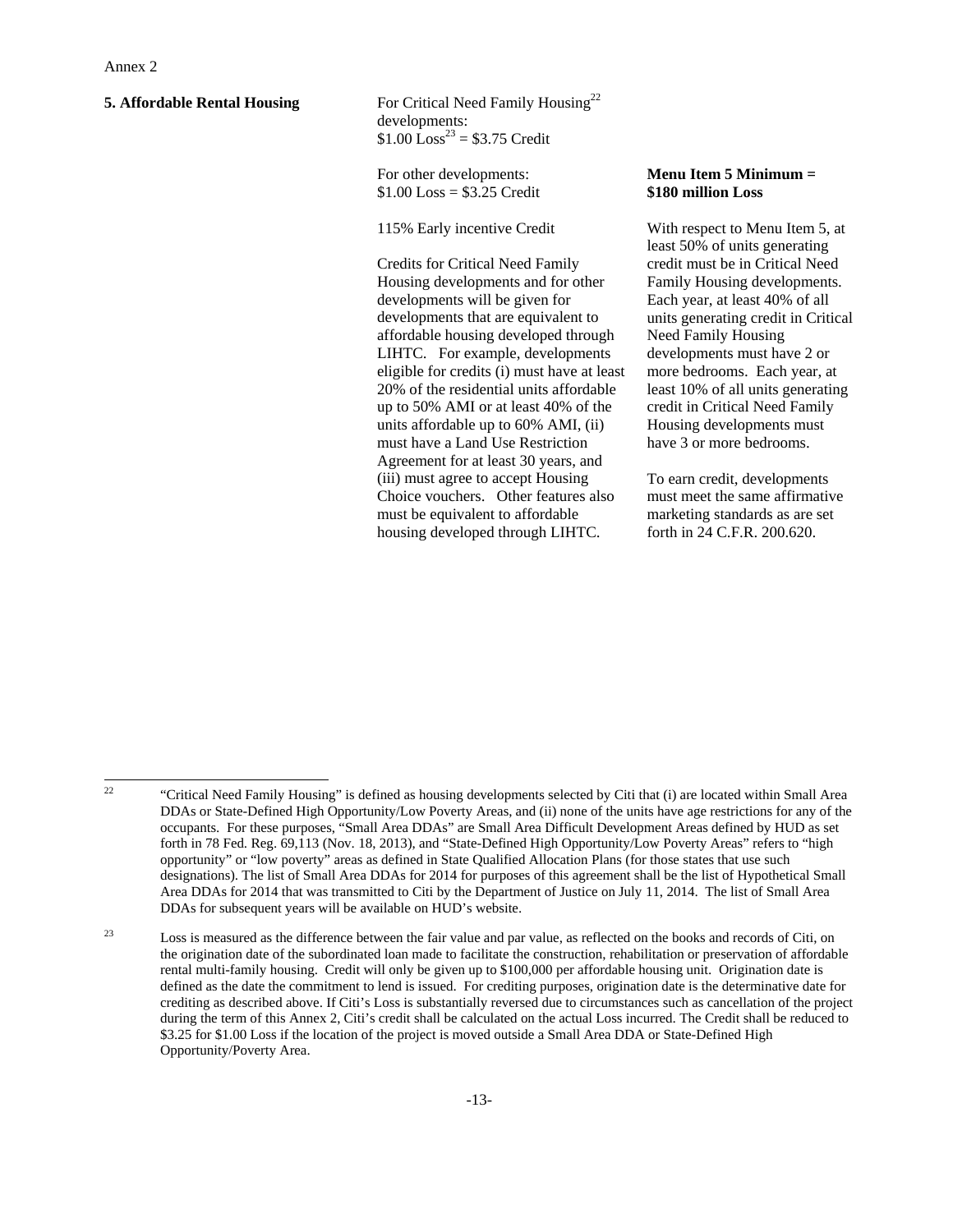#### **State-Specific Consumer Relief**

Minimum credit, which can be derived from any Menu Item (1-5 above), must be earned in the following Participating States and denominations: \$90 million for California, \$90 million for New York, \$40 million for Illinois, \$10 million for Massachusetts, and \$10 million for Delaware.

115% Additional Credit for Credit Amounts in Menu Items 1, 2, 3, and 4A-C in excess of the Minimum Amounts for each Participating State.

### **Additional Parameters**

Citi shall not be responsible for any tax consequences to borrowers of the Consumer Relief described in the Menu, but Citi is required to clearly disclose to borrowers to tax consequences of any relief offered, and recommend that borrowers seek appropriate counsel as needed.

#### **Required Outreach**

Citi agrees to hold four Road to Recovery events each year for the term of the agreement. These events will be carried out on a rotational basis to provide geographically dispersed borrower access, with priority given to the Hardest Hit Areas and Participating States. In preparation for each event, Citi will conduct targeted borrower outreach through personalized invitational letters, emails and/or outbound phone calls with eligible customers. The multi-lingual event team will conduct this outreach in English, Spanish, and, on a best efforts basis, other languages to encourage customers to make appointments in advance. As part of this preparation, Citi will notify the State Attorneys General, State Housing Finance Authorities and local not-for-profits of the schedule of events to build further awareness and encourage increased participation. Specialists in both loss mitigation and refinancing programs will be on-site at each event to provide a setting where a customer can be guided across the full range of customer relief alternatives. In addition, specialists in new mortgage origination will be available to assist any borrowers in Hardest Hit Areas, borrowers who lost homes to foreclosure or short sales, and first time low-to-moderate income homebuyers who may be interested in purchasing a new home. Multilingual translation and interpretation services for Spanish, and, on a best efforts basis, other languages, will be offered and available to customers requesting such support. In addition to Citisponsored Road to Recovery events, Citi will continue to provide a qualified staff of agents to participate in and support additional events annually across the nation sponsored by national intermediaries and local not-for-profits throughout the term of the agreement, as invited. Finally, Citi will prepare a short, plain-language document (translated into Spanish, Chinese, Tagalog, Vietnamese, and Korean), available online, that can be distributed by third parties to explain to customers the forms of relief available under this agreement. Citi shall translate this document into other languages as appropriate on a best efforts basis.

The Monitor will evaluate and certify Citi's compliance with the Required Outreach set forth above using a methodology similar to the methodology employed to determine Citi's compliance with the remainder of this Annex.

#### **Credit Minimums, Reporting Requirements, and Liquidated Damages**

Citi shall endeavor to satisfy the Consumer Relief obligations set forth in this Annex 2 by 7/1/2017, but shall have until 12/31/2018 to complete all Consumer Relief. An independent Monitor acceptable to the parties and paid for by Citi, shall be appointed to publicly: 1) report progress towards completion, including reporting on overall progress on a quarterly basis commencing no later than 180 days after the date of this Agreement; 2) report on Credits earned as promptly as practicable following the date the Monitor has confirmed the methodology for validation of Credits under this Menu; and 3) ultimately determine and certify Citi's compliance with the terms of this Borrower Relief obligation. If the Monitor determines that a shortfall in that obligation remains as of 12/31/2018, Citi shall make a compensatory payment in cash in an amount equal to the shortfall (the "Liquidated Damages") to Neighborworks America, to provide